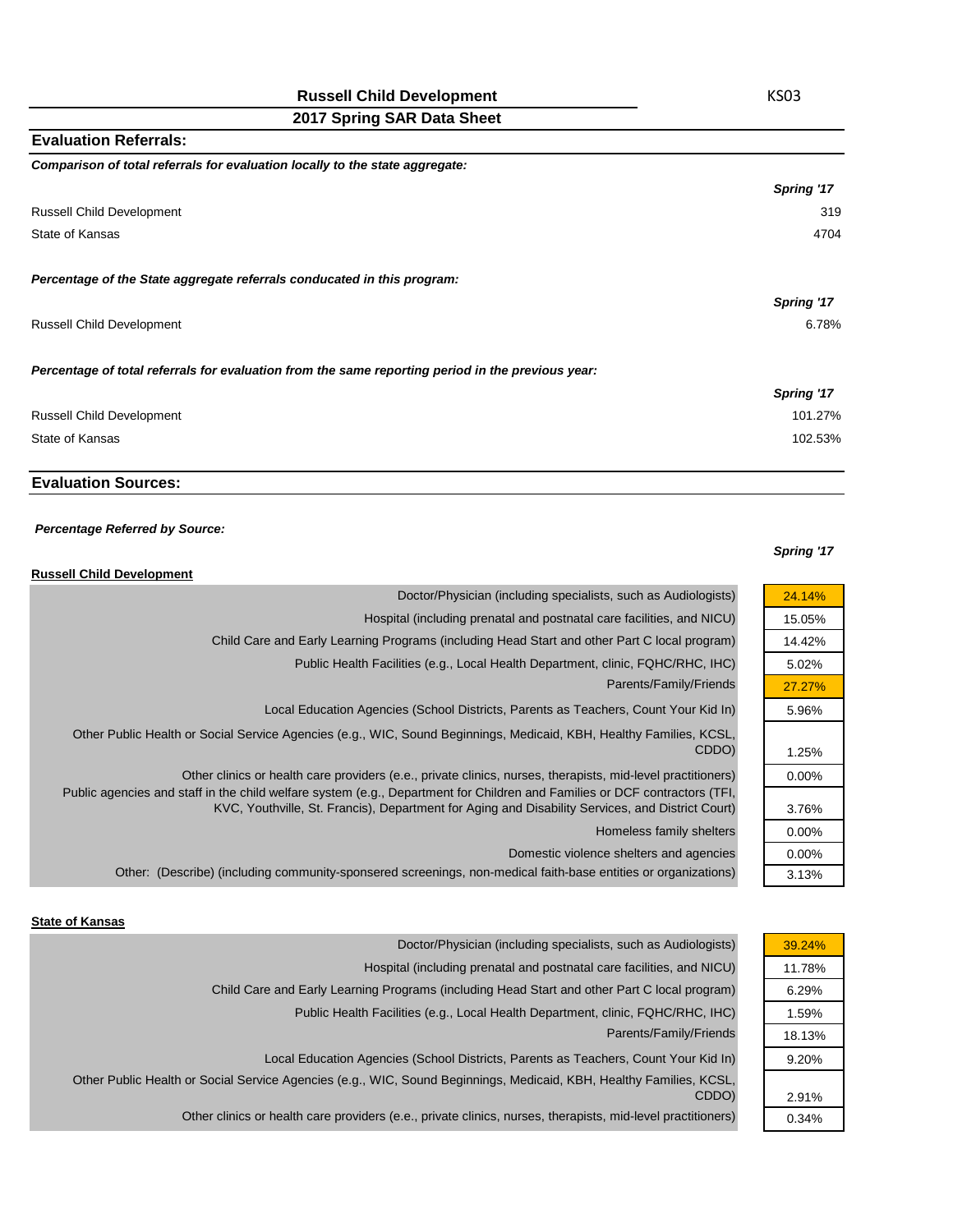| KVC, Youthville, St. Francis), Department for Aging and Disability Services, and District Court)               | 7.99%      |
|----------------------------------------------------------------------------------------------------------------|------------|
| Homeless family shelters                                                                                       | 0.02%      |
| Domestic violence shelters and agencies                                                                        | 0.00%      |
| Other: (Describe) (including community-sponsered screenings, non-medical faith-base entities or organizations) | 2.49%      |
| Total referred but not evaluated:                                                                              |            |
|                                                                                                                | Spring '17 |
| <b>Russell Child Development</b>                                                                               | 113        |
| State of Kansas                                                                                                | 1583       |
| Percentage of referrals that were not evaluated:                                                               |            |
|                                                                                                                | Spring '17 |
| <b>Russell Child Development</b>                                                                               | 35.42%     |
| State of Kansas                                                                                                | 33.65%     |
| Percentage of reasons for not completing evaluations:                                                          |            |
|                                                                                                                | Spring '17 |
| <b>Russell Child Development</b>                                                                               |            |
| <b>Family Declined</b>                                                                                         | 19.47%     |
| Moved                                                                                                          | 1.77%      |
| <b>Could Not</b>                                                                                               |            |
| Locate Family                                                                                                  | 30.09%     |
| In Process                                                                                                     | 48.67%     |
| Other                                                                                                          | 0.00%      |
|                                                                                                                |            |
| State of Kansas                                                                                                |            |
| <b>Family Declined</b>                                                                                         | 24.64%     |
|                                                                                                                |            |

Moved 3.60%

Locate Family 22.17%

In Process  $\frac{49.59\%}{0.00\%}$ 

 $0.00%$ 

Could Not

### **Timelines:**

### *Percentage of referrals not meeting seven-day timeline:*

|                                                               | Spring '17 |
|---------------------------------------------------------------|------------|
| <b>Russell Child Development</b>                              | $0.00\%$   |
| State of Kansas                                               | $0.00\%$   |
| Percentage of IFSPs not developed within the 45-day timeline: |            |
|                                                               | Spring '17 |
| <b>Russell Child Development</b>                              | 43.00%     |
| State of Kansas                                               | 19.17%     |

## **Local Program Proportionate Size Comparison:**

| <b>Six-Month Cumulative Count</b> |            |
|-----------------------------------|------------|
|                                   | Spring '17 |
| <b>Russell Child Development</b>  | 422        |
| State of Kansas                   | 7314       |